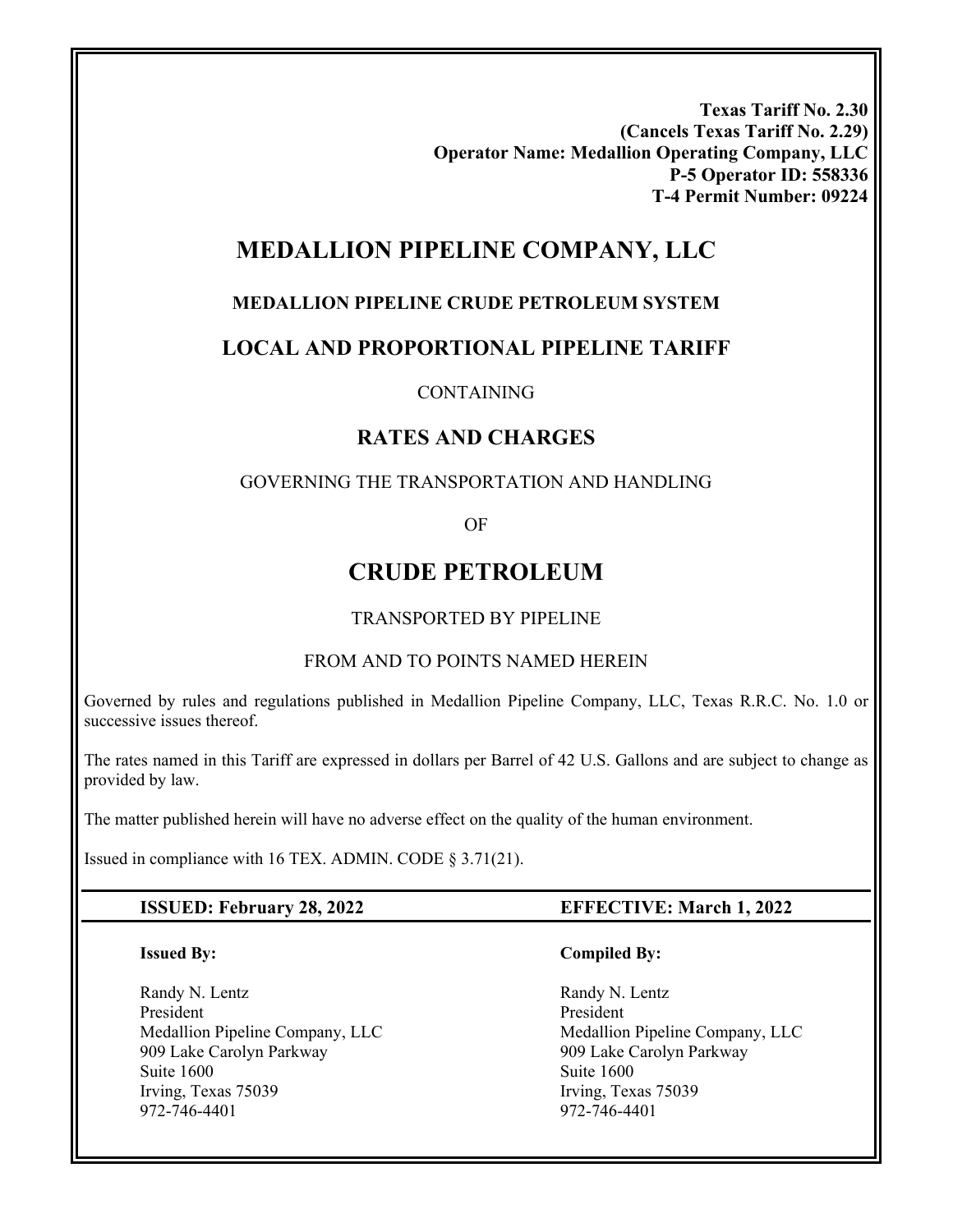**Medallion Pipeline Company, LLC Texas Tariff No. 2.30** 

# **RATES AND CHARGES**

The Origin Points on Carrier's Pipeline are the following points of Receipt, all within the state of Texas:<sup>1</sup>

- On Carrier's Crane Extension: the Crane Hub in Crane County,<sup>2</sup> the Midkiff Station in Upton County, and various field origin points to attach Crude Petroleum production in Upton County;
- On Carrier's Howard Lateral: the Howard Station in Howard County, the interconnection of the Howard Lateral with the Wolfcamp Connector Mainline in Glasscock County, and various field origin points to attach Crude Petroleum production in Howard County and Martin County;
- On Carrier's Martin Lateral: the Martin Station in Martin County and various field origin points to attach Crude Petroleum production within Martin County;
- On Carrier's Midkiff Lateral: the Garden City Station in Glasscock County, the Midkiff Station, the interconnection of the Midkiff Lateral with the Santa Rita Lateral in Glasscock County, and various field origin points to attach Crude Petroleum production in Glasscock County, Midland County, and Upton County;
- On Carrier's Midland Lateral: the Garden City Station, the Midland Hub in Midland County, and various field origin points to attach Crude Petroleum production in Glasscock County;
- On Carrier's Reagan Gathering Extension: the Reagan Station in Reagan County and various field origin points to attach Crude Petroleum production in Glasscock County and Reagan County;
- On Carrier's Santa Rita Lateral: the Hickman Station in Reagan County, the Santa Rita Station in Reagan County, and various field origin points to attach Crude Petroleum production within Reagan County, Upton County, and Irion County; and
- On Carrier's Wolfcamp Connector Mainline: the Garden City Station, the interconnection of the Howard Lateral with the Wolfcamp Connector Mainline, and various field origin points to attach Crude Petroleum production, all within Glasscock County.

 $\overline{a}$ 1 Carrier is willing to provide additional Origin Points to attach Crude Petroleum production (including additional gathering pipelines) where operationally practicable, at mutually agreed upon locations; provided, however, that the requesting Shipper(s) is able to satisfy the terms and conditions of Carrier's applicable RRC Tariffs and executes a long-term TSA or other agreement that, in Carrier's sole judgment, sufficiently provides for the Carrier's reimbursement of all costs associated with the construction and operation of such facilities (including income tax gross up). In addition, Carrier is willing to consider additional interconnections within the Crane Hub and the Midland Hub Origin Points with other carriers and service providers, where operationally practicable, at mutually agreed upon terms and conditions; provided, however, that Carrier reserves the right to file for and charge an incremental fee for such additional interconnections. *See* Part III of this Rates Tariff. To the extent additional interconnections at the Crane Hub and the Midland Hub are constructed and placed in service, Carrier will make appropriate tariff filings with the RRC.

<sup>&</sup>lt;sup>2</sup> The Crane Hub Origin Point is currently limited to the interconnections with Medallion Delaware Express, LLC and Oryx Delaware Oil Transport LLC.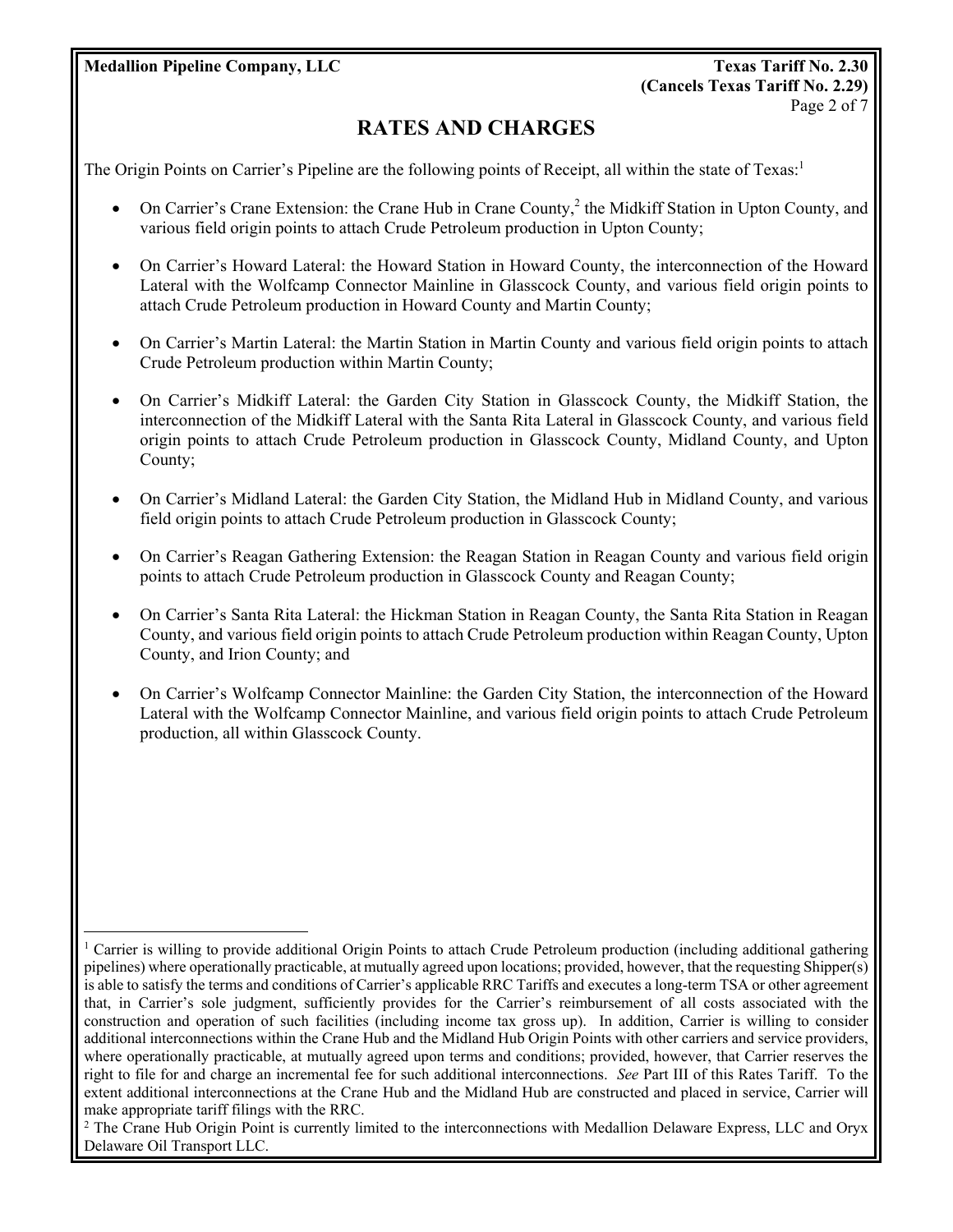### **Medallion Pipeline Company, LLC Texas Tariff No. 2.30**

 $\overline{a}$ 

# **(Cancels Texas Tariff No. 2.29)**  Page 3 of 7

The Destination Points on Carrier's Pipeline are the following points of Delivery, all within the state of Texas:<sup>3</sup>

- On Carrier's Crane Extension: the Crane Hub<sup>4</sup> and the Midkiff Station;
- On Carrier's Howard Lateral: the interconnection with Alon USA Big Spring Refinery in Howard County, the interconnection of the Howard Lateral with the Wolfcamp Connector Mainline, and the Garden City Station;
- On Carrier's Martin Lateral: the Midland Hub;
- On Carrier's Midkiff Lateral: the Garden City Station and the Midkiff Station;
- On Carrier's Midland Lateral: the Garden City Station and the Midland Hub<sup>5</sup>;
- On Carrier's Reagan Gathering Extension: the Garden City Station (including, where applicable, to and through service to the Colorado City Hub);
- On Carrier's Santa Rita Lateral: the Hickman Station, the Reagan Station, the Santa Rita Station, the interconnection of the Santa Rita Lateral with Gray Oak Pipeline, LLC, and the interconnection of the Santa Rita Lateral with the Midkiff Lateral; and
- On Carrier's Wolfcamp Connector Mainline: the Colorado City Hub in Scurry County<sup>6</sup> and the interconnection of the Howard Lateral with the Wolfcamp Connector Mainline.

### **I. Committed Firm Rates for Committed Volumes per Barrel7**

| From                                | Tо                     | Rate           |  |  |
|-------------------------------------|------------------------|----------------|--|--|
| <b>On Carrier's Crane Extension</b> |                        |                |  |  |
| Crane Hub                           | <b>Midkiff Station</b> | $ U $ \$0.2760 |  |  |

<sup>7</sup> Such Committed Rates are available only to those Shippers who executed a Transportation Services Agreement in accordance with the Open Season Notices dated October 29, 2013, as amended and supplemented, November 6, 2014, February 11, 2015, February 9, 2016, February 24, 2016, April 18, 2016, January 17, 2017, May 16, 2017, and July 16, 2018.

<sup>&</sup>lt;sup>3</sup> Carrier is willing to consider additional Destination Points on Carrier's system and additional interconnections at the Colorado City Hub, the Crane Hub, and the Midland Hub Destination Points where operationally practicable at mutually agreed upon locations and at mutually agreed upon terms and conditions. Carrier reserves the right to file for and charge an incremental transportation fee to recover the costs associated with the construction and operation of the facilities necessary to provide such additional Destination Point(s) on Carrier's System and/or additional interconnection(s) at the Colorado City Hub, the Crane Hub, and the Midland Hub. *See* Part III of this Rates Tariff. To the extent additional Destination Points and/or interconnections are constructed and placed in service, Carrier will make appropriate tariff filings with the RRC. 4

The Crane Hub Destination Points are currently limited to the interconnections with Magellan Pipeline Company, L.P. (commonly referred to as the Longhorn Pipeline), Plains All American Pipeline L.P.'s terminal which provides direct access to its Cactus Pipeline, EPIC Crude Pipeline, LP, and Gray Oak Pipeline, LLC.

<sup>&</sup>lt;sup>5</sup> The Midland Hub Destination Point is currently limited to the interconnections with the terminals of Enterprise Products Partners L.P. and Permian Express Terminal LLC and the interconnection with Oryx Delaware Oil Transport LLC.

The Colorado City Hub Destination Point is currently limited to the interconnections with (i) BridgeTex Pipeline Company, LLC, (ii) Sunoco Pipeline L.P. manifold that interconnects with West Texas Gulf Pipeline Company and Permian Express 2 Pipeline, and (iii) a separate connection with Sunoco Pipeline L.P., as more precisely described in the Connection Agreement between Carrier and Sunoco Pipeline L.P. Carrier may receive deliveries at the interconnection with Wolf Midstream Partners LLC, and an intra-hub transfer fee of \$0.10 per Barrel will be applied to deliveries from this interconnection with Wolf Midstream Partners LLC to interconnections within the Colorado City Hub. 7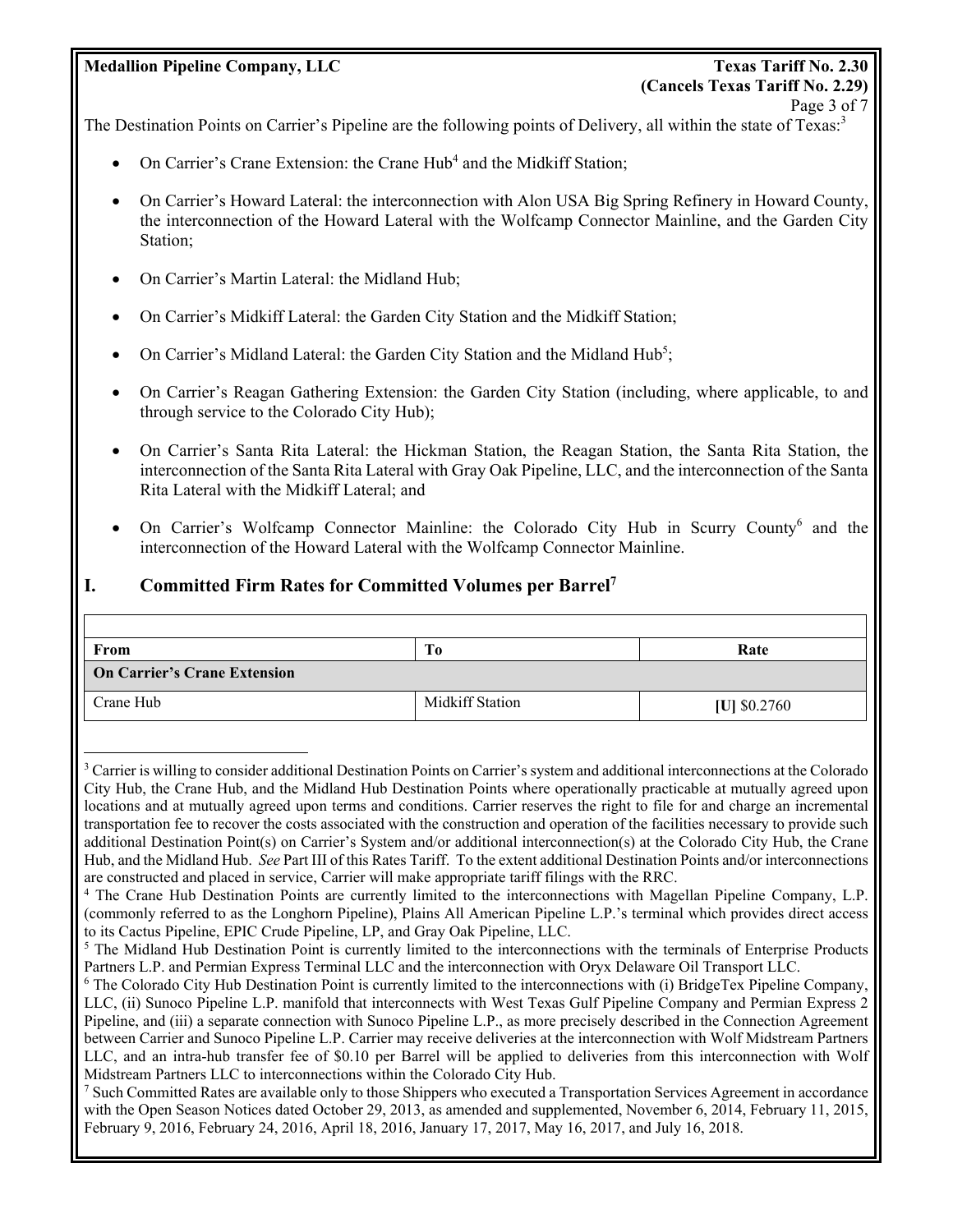| <b>Medallion Pipeline Company, LLC</b>         |                              | <b>Texas Tariff No. 2.30</b>                   |
|------------------------------------------------|------------------------------|------------------------------------------------|
|                                                |                              | (Cancels Texas Tariff No. 2.29)<br>Page 4 of 7 |
| <b>Midkiff Station</b>                         | Crane Hub                    | [U] \$0.2760                                   |
| Crane Extension Field Origin Points            | Crane Hub                    | [U] \$0.2760                                   |
| Crane Extension Field Origin Points            | <b>Midkiff Station</b>       | [U] \$0.2760                                   |
| <b>On Carrier's Howard Lateral</b>             |                              |                                                |
| <b>Howard Station</b>                          | Alon Interconnect            | [U] $$0.3606$                                  |
| <b>Howard Station</b>                          | Howard-Wolfcamp Interconnect | [U] \$0.3606                                   |
| <b>Howard Station</b>                          | Garden City Station          | [U] $$0.3606$                                  |
| Howard-Wolfcamp Interconnect                   | Alon Interconnect            | $[U]$ \$0.3606                                 |
| Howard Lateral Field Origin Points             | Alon Interconnect            | [U] $$0.3606$                                  |
| Howard Lateral Field Origin Points             | Howard-Wolfcamp Interconnect | [U] \$0.3606                                   |
| Howard Lateral Field Origin Points             | Garden City Station          | [U] $$0.3606$                                  |
| <b>On Carrier's Martin Lateral</b>             |                              |                                                |
| <b>Martin Station</b>                          | Midland Hub                  | [U] $$0.4967$                                  |
| Martin Lateral Field Origin Points             | Midland Hub                  | [U] $$0.4967$                                  |
| <b>On Carrier's Midkiff Lateral</b>            |                              |                                                |
| Garden City Station                            | <b>Midkiff Station</b>       | [U] $$0.4245$                                  |
| Garden City Station                            | <b>Midkiff Station</b>       | [U] $$0.7429$ <sup>8</sup>                     |
| <b>Midkiff Station</b>                         | Garden City Station          | $[U]$ \$0.4245                                 |
| Santa Rita-Midkiff Interconnect                | Garden City Station          | [U] $$0.4245$                                  |
| Santa Rita-Midkiff Interconnect                | <b>Midkiff Station</b>       | [U] $$0.4245$                                  |
| Midkiff Lateral Field Origin Points            | Garden City Station          | [U] $$0.4245$                                  |
| Midkiff Lateral Field Origin Points            | <b>Midkiff Station</b>       | [U] \$0.4245                                   |
| <b>On Carrier's Midland Lateral</b>            |                              |                                                |
| Garden City Station                            | Midland Hub                  | [U] $$0.5307$                                  |
| Midland Hub                                    | Garden City Station          | [U] $$0.2760$                                  |
| Midland Lateral Field Origin Points            | Garden City Station          | [U] $$0.2760$                                  |
| Midland Lateral Field Origin Points            | Midland Hub                  | [U] \$0.5307                                   |
| <b>On Carrier's Reagan Gathering Extension</b> |                              |                                                |
| Reagan Station                                 | Colorado City Hub            | [U] $$1.2524^9$                                |
| Reagan Station                                 | Colorado City Hub            | [U] \$2.5869                                   |

 8 Such Committed Rate is available only to those Committed Firm Shippers who executed a Transportation Services Agreement as a "Tier 2 Shipper" in accordance with the Open Season Notice dated July 16, 2018.

<sup>&</sup>lt;sup>9</sup> Such Committed Rate is available only to those Committed Firm Shippers who executed an amended Transportation Services Agreement in accordance with the Open Season Notices dated May 16, 2017 and July 16, 2018.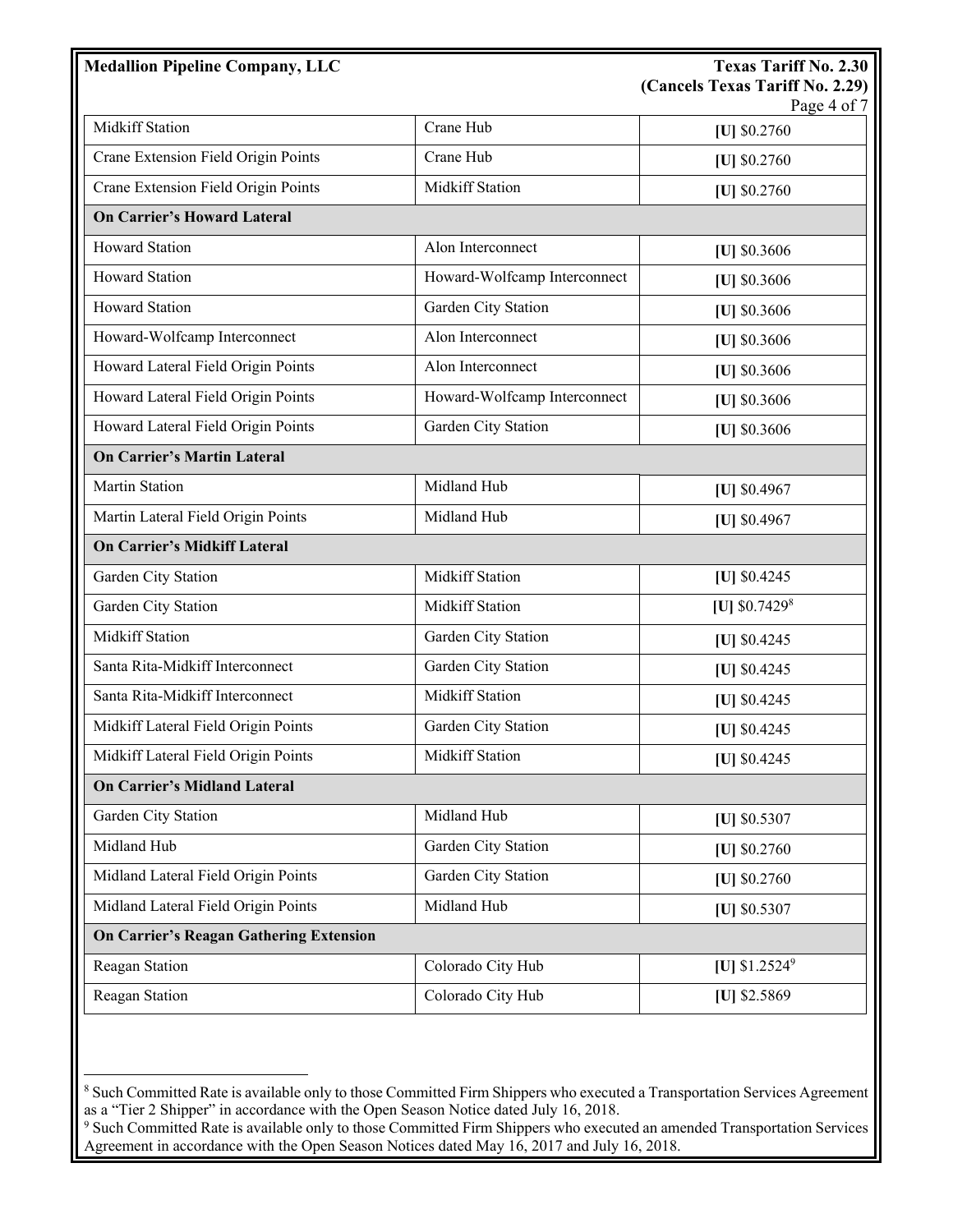| <b>Medallion Pipeline Company, LLC</b>             |                                 | <b>Texas Tariff No. 2.30</b><br>(Cancels Texas Tariff No. 2.29)<br>Page 5 of 7 |
|----------------------------------------------------|---------------------------------|--------------------------------------------------------------------------------|
| Reagan Station                                     | Garden City Station             | [U] $$0.4245^{10}$                                                             |
| Reagan Station                                     | Garden City Station             | [U] \$0.8587                                                                   |
| Reagan Gathering Extension Field Origin Points     | Colorado City Hub               | [U] $$1.2524$ <sup>11</sup>                                                    |
| Reagan Gathering Extension Field Origin Points     | Colorado City Hub               | [U] \$2.5869                                                                   |
| Reagan Gathering Extension Field Origin Points     | Garden City Station             | [U] $$0.4245^{12}$                                                             |
| Reagan Gathering Extension Field Origin Points     | Garden City Station             | [U] \$0.8587                                                                   |
| On Carrier's Santa Rita Lateral                    |                                 |                                                                                |
| <b>Hickman Station</b>                             | Reagan Station                  | [U] \$0.4245                                                                   |
| <b>Hickman Station</b>                             | Santa Rita-Midkiff Interconnect | [U] \$0.4245                                                                   |
| <b>Hickman Station</b>                             | Santa Rita Station              | [U] \$0.4245                                                                   |
| Santa Rita Station                                 | Hickman Station                 | [U] \$0.4245                                                                   |
| Santa Rita Station                                 | Reagan Station                  | [U] \$0.4245                                                                   |
| Santa Rita Station                                 | Santa Rita-Midkiff Interconnect | [U] \$0.4245                                                                   |
| Santa Rita Lateral Field Origin Points             | Hickman Station                 | [U] \$0.4245                                                                   |
| Santa Rita Lateral Field Origin Points             | Reagan Station                  | [U] \$0.4245                                                                   |
| Santa Rita Lateral Field Origin Points             | Santa Rita-Midkiff Interconnect | [U] \$0.4245                                                                   |
| Santa Rita Lateral Field Origin Points             | Santa Rita Station              | [U] \$0.4245                                                                   |
| <b>On Carrier's Wolfcamp Connector Mainline</b>    |                                 |                                                                                |
| Garden City Station                                | Colorado City Hub               | [U] \$0.8280                                                                   |
| Garden City Station                                | Howard-Wolfcamp Interconnect    | [U] \$0.8280                                                                   |
| Howard-Wolfcamp Interconnect                       | Colorado City Hub               | [U] \$0.8280                                                                   |
| Wolfcamp Connector Mainline Field Origin<br>Points | Colorado City Hub               | [U] \$0.8280                                                                   |
| Wolfcamp Connector Mainline Field Origin<br>Points | Howard-Wolfcamp Interconnect    | [U] \$0.8280                                                                   |

Committed Firm Rates for Committed Volumes per Barrel may be increased annually by the greater of 1% or the positive adjustment, if any, in the FERC Index; provided, however, such increase shall not exceed 3% annually.

 $\overline{a}$ 

<sup>&</sup>lt;sup>10</sup> Such Committed Rate is available only to those Committed Firm Shippers who executed either a new or amended Transportation Services Agreement in accordance with the terms of the Open Season Notice dated July 16, 2018.

<sup>&</sup>lt;sup>11</sup> Such Committed Rate is available only to those Committed Firm Shippers who executed an amended Transportation Services Agreement in accordance with the Open Season Notices dated May 16, 2017 and July 16, 2018.

<sup>&</sup>lt;sup>12</sup> Such Committed Rate is available only to those Committed Firm Shippers who executed either a new or amended Transportation Services Agreement in accordance with the terms of the Open Season Notice dated July 16, 2018.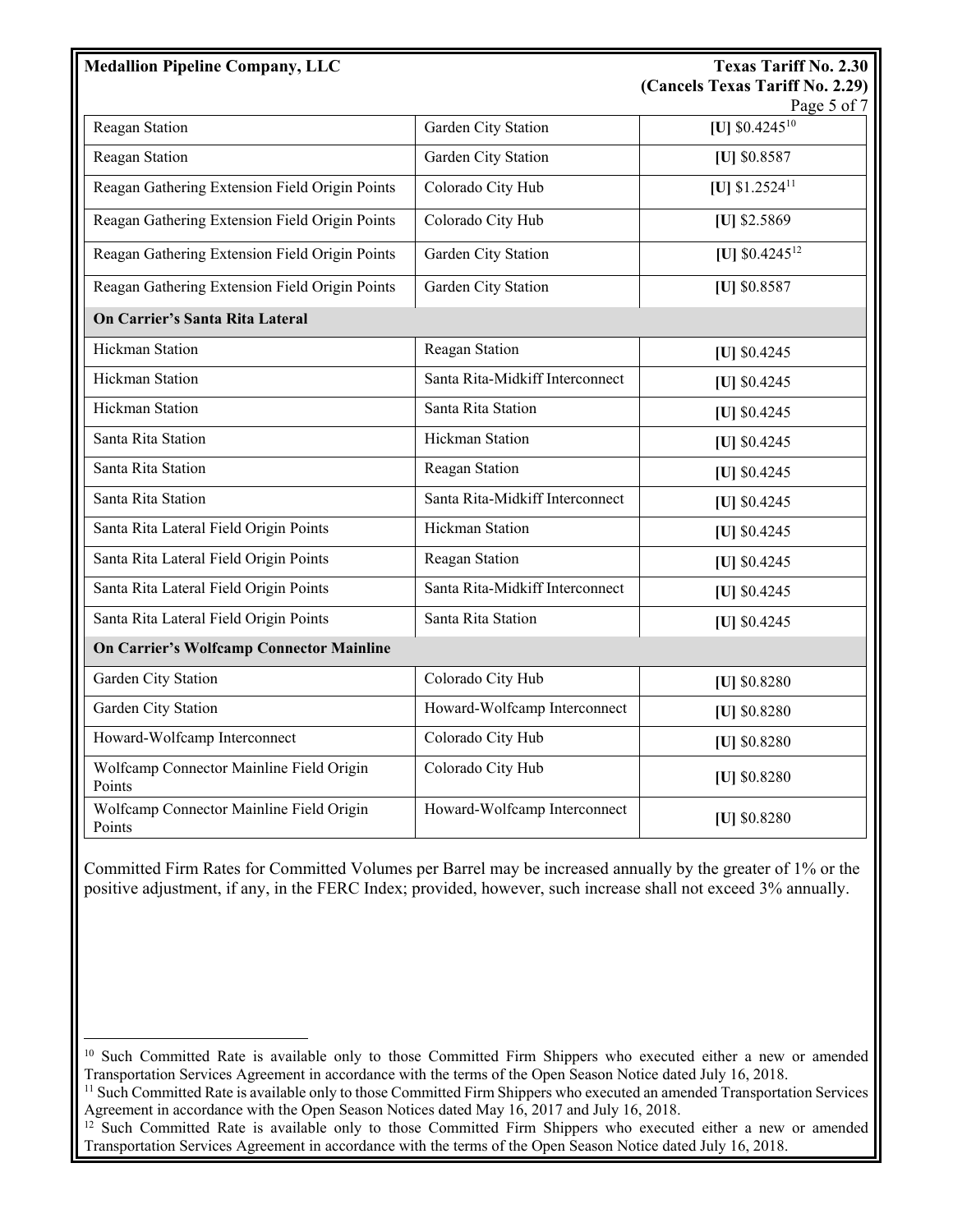# **II. Uncommitted Rates per Barrel**

| From                                           | Tо                           | Rate           |
|------------------------------------------------|------------------------------|----------------|
| <b>On Carrier's Crane Extension</b>            |                              |                |
| Crane Hub                                      | <b>Midkiff Station</b>       | $[D]$ \$0.2520 |
| <b>Midkiff Station</b>                         | Crane Hub                    | $[D]$ \$0.2520 |
| Crane Extension Field Origin Points            | Crane Hub                    | $[D]$ \$0.2520 |
| Crane Extension Field Origin Points            | <b>Midkiff Station</b>       | $[D]$ \$0.2520 |
| <b>On Carrier's Howard Lateral</b>             |                              |                |
| <b>Howard Station</b>                          | Alon Interconnect            | $[D]$ \$0.3414 |
| <b>Howard Station</b>                          | Howard-Wolfcamp Interconnect | $[D]$ \$0.3414 |
| <b>Howard Station</b>                          | Garden City Station          | $[D]$ \$0.3414 |
| Howard-Wolfcamp Interconnect                   | Alon Interconnect            | $[D]$ \$0.3414 |
| Howard Lateral Field Origin Points             | Alon Interconnect            | $[D]$ \$0.3414 |
| Howard Lateral Field Origin Points             | Howard-Wolfcamp Interconnect | $[D]$ \$0.3414 |
| Howard Lateral Field Origin Points             | Garden City Station          | $[D]$ \$0.3414 |
| <b>On Carrier's Martin Lateral</b>             |                              |                |
| <b>Martin Station</b>                          | Midland Hub                  | [D] $$0.4618$  |
| Martin Lateral Field Origin Points             | Midland Hub                  | $[D]$ \$0.4618 |
| <b>On Carrier's Midkiff Lateral</b>            |                              |                |
| Garden City Station                            | <b>Midkiff Station</b>       | [D] $$0.4037$  |
| <b>Midkiff Station</b>                         | Garden City Station          | $[D]$ \$0.4037 |
| Santa Rita-Midkiff Interconnect                | Garden City Station          | $[D]$ \$0.4037 |
| Santa Rita-Midkiff Interconnect                | <b>Midkiff Station</b>       | [D] $$0.4037$  |
| Midkiff Lateral Field Origin Points            | Garden City Station          | $[D]$ \$0.4037 |
| Midkiff Lateral Field Origin Points            | Midkiff Station              | $[D]$ \$0.4037 |
| <b>On Carrier's Midland Lateral</b>            |                              |                |
| Garden City Station                            | Midland Hub                  | $[D]$ \$0.5071 |
| Midland Hub                                    | Garden City Station          | $[D]$ \$0.2520 |
| Midland Lateral Field Origin Points            | Garden City Station          | $[D]$ \$0.2520 |
| Midland Lateral Field Origin Points            | Midland Hub                  | [D] \$0.5071   |
| <b>On Carrier's Reagan Gathering Extension</b> |                              |                |
| Reagan Station                                 | Colorado City Hub            | $[D]$ \$1.1914 |
| Reagan Station                                 | Garden City Station          | $[D]$ \$0.4037 |